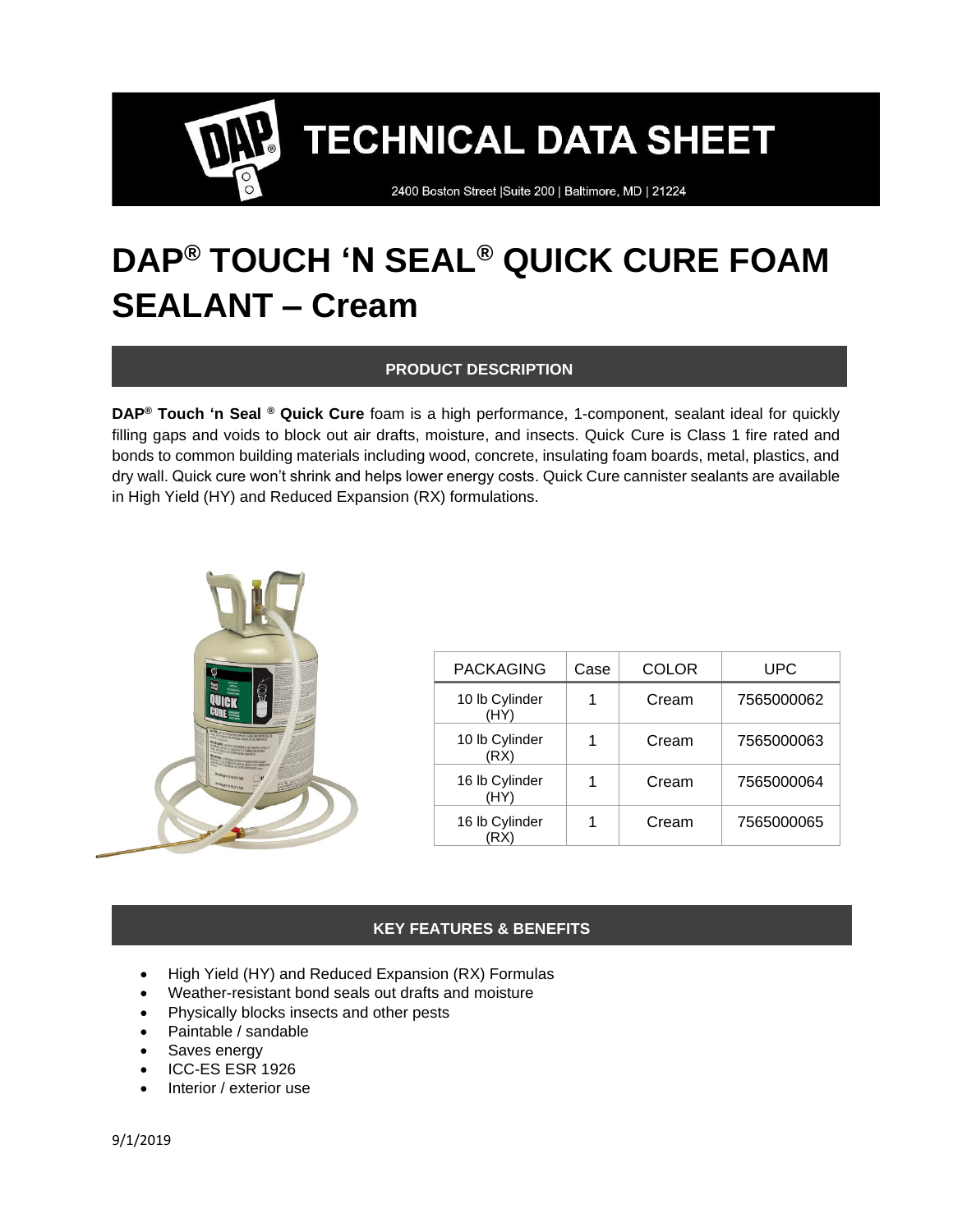2400 Boston Street | Suite 200 | Baltimore, MD | 21224

### **SUGGESTED USES**

#### **USE TO FILL AND SEAL:**

- Through-penetrations
- Gaps and cracks in foundations, crawlspaces, attics, and basements
- Partitions and stud walls
- Top and bottom of stair stringer
- Space connections in soffits and drop ceilings
- Concrete slabs
- Sill plates
- Rim joists

#### **FOR BEST RESULTS**

- Apply in temperatures between  $60^{\circ}$ F- 100°F (16°C 38°C)
- Surface must be clean, dry, and free of all foreign material for adhesion
- If used outdoors, paint to avoid foam discoloration
- Use around, not inside, junction boxes

#### **APPLICATION**

**DIRECTIONS: Important – read all directions and cautions before use. Always wear gloves, eye protection and work clothes. Use drop cloths. Product is flammable during dispensing – turn off sources of ignition prior to use. Always refer to local building codes prior to application of Touch n' Seal sealants. CYLINDER MAY BURST IF LEFT IN HOT VEHICLE, EXPOSED TO DIRECT SUNLIGHT OR TEMPERATURES ABOVE 122°F (50°C).**

**Preparation / Application:** To promote adhesion, surface must be clean, dry, and free of all foreign material. Check expiration date on carton to ensure product is current. Chemical contents must be 70°F – 90°F (21°C – 32ׄ°C) before dispensing. Application in lower/higher temperatures may alter set-up / cure time, yield, density, physical properties, and reduce overall performance. Do not expose to heat, sparks or open flames. Remove cylinder from carton and shake about 10 times; stand upright. With applicator in closed position, attach hose to wand and cylinder valve. Tighten fittings with open-end wrench; do not overtighten. Open cylinder valve and move wand lever to open position, regulating flow rate with lever. Dispense on scrap material first, then fill voids about 40% full, leaving room for foam to expand.

**Clean-up:** If wet foam contacts skin, clean immediately with a dry rag – do not use water – water accelerates curing. Cured foam must be removed mechanically from surfaces. Uncured foam can be cleaned from most surfaces with Foam Cleaner or acetone. If foam dries on skin, apply generous amounts of petroleum jelly, put on plastic gloves and wait 1 hour. With a clean cloth, firmly wipe off residue and repeat process if necessary. DO NOT use acetone or other solvents to remove product from skin.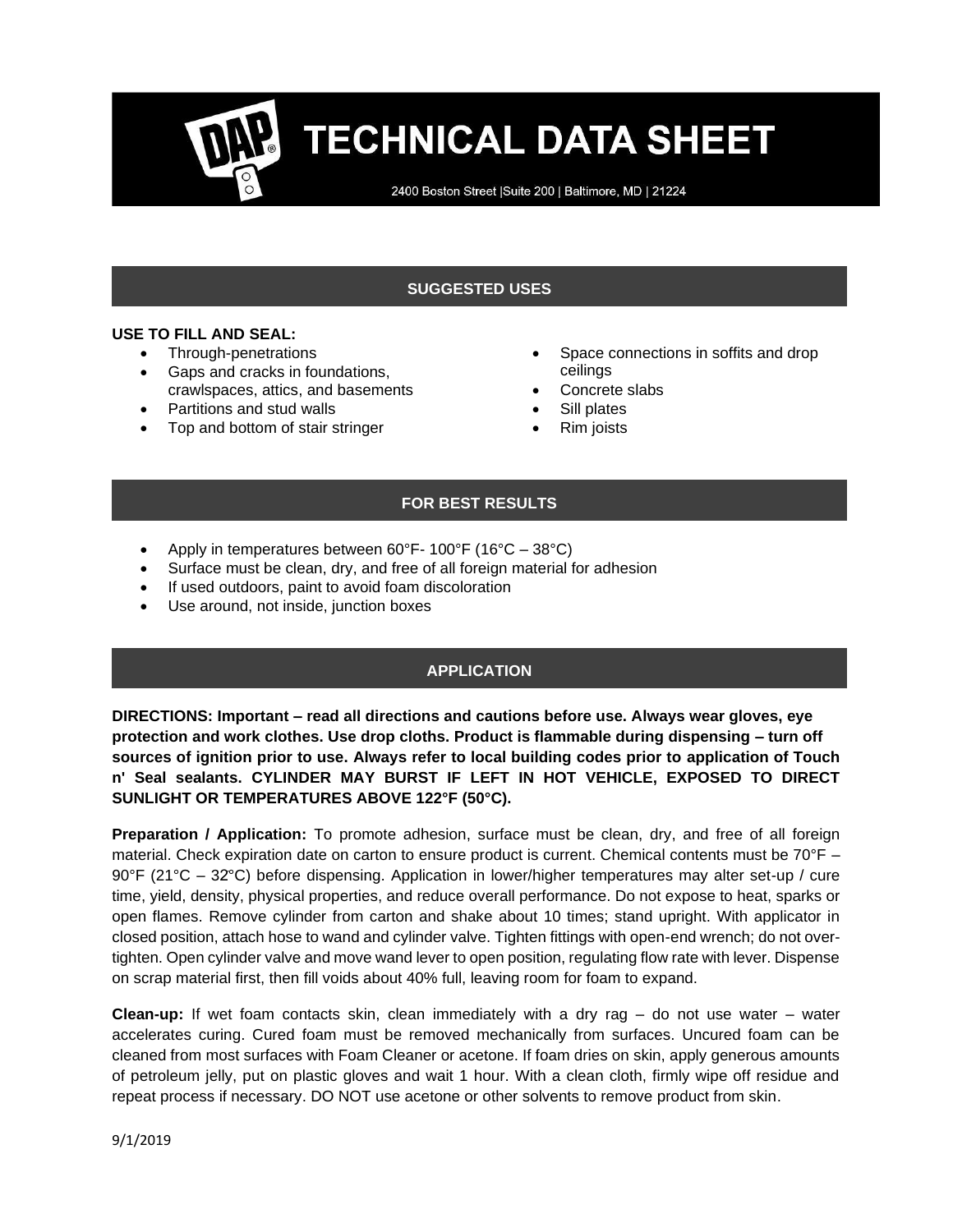2400 Boston Street | Suite 200 | Baltimore, MD | 21224

**Storage & Disposal.** Keep container tightly closed in a cool, well-ventilated area. Store upright below 90°F (33°C). Do not expose containers to conditions that may damage, puncture, or burst the containers. Dispose of leftover material / containers in accordance with Federal, state, and local regulations. See SDS for more information.

#### **TYPICAL PHYSICAL & CHEMICAL PROPERTIES**

| 10 lb. $HY - 4460$ ln ft    |
|-----------------------------|
| 16 lb HY - 7763 ln ft       |
| 10 lb $RX - 4341$ ln ft     |
| 16 lb $RX - 6974$ ln ft     |
| $<$ 15 minutes              |
| 24 hours                    |
| 18 months (unopened)        |
| 50°F to 100°F (10°C ~ 38°C) |
| $<$ 1 hour                  |
| Compliant                   |
| Compliant                   |
| Compliant                   |
|                             |
| ESR-1926                    |
| Listed                      |
| 20/20                       |
|                             |

#### **SAFETY**

See product label or Safety Data Sheet (SDS) for health and safety information. You can request an SDS by visiting our website at dap.com or calling 888-DAP-TIPS.

#### **WARRANTY**

**LIMITED WARRANTY:** If the product fails to perform when used as directed, within one year from the date of purchase, call 888-DAP-TIPS, with your sales receipt and product container available, for replacement product or sales price refund. DAP Products Inc. will not be responsible for incidental or consequential damages.